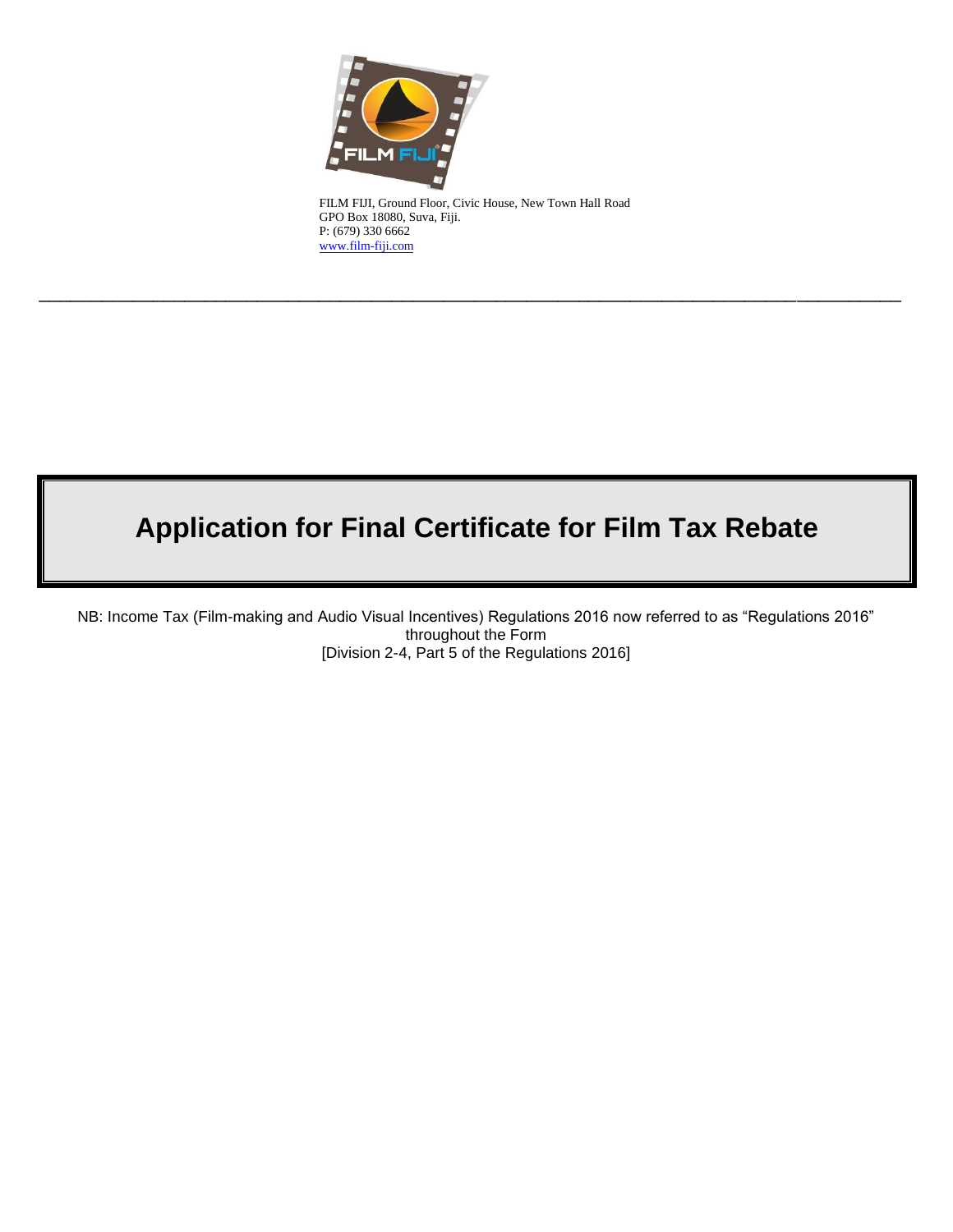| <b>FILM FIJI</b><br><b>USE ONLY</b> | Date of Receipt:<br>Fee attached : Yes $\square$ No $\square$ |                         | Reference: |  |
|-------------------------------------|---------------------------------------------------------------|-------------------------|------------|--|
| <b>Title of Production:</b>         |                                                               |                         |            |  |
| Part I                              | <b>Applicant Company</b>                                      |                         |            |  |
| Full company name:                  |                                                               |                         |            |  |
| <b>Registered address:</b>          |                                                               | Name of contact person: |            |  |
|                                     |                                                               | Office or Title:        |            |  |
|                                     |                                                               | Telephone:              |            |  |
|                                     |                                                               | Mobile:                 |            |  |
|                                     |                                                               | Facsimile:              |            |  |
| Tax Identification Number (TIN):    |                                                               | Email:                  |            |  |

Please list the names of all directors, their full title, address, contact details including mobile numbers and email and TIN (if available). (Attach a separate sheet if necessary).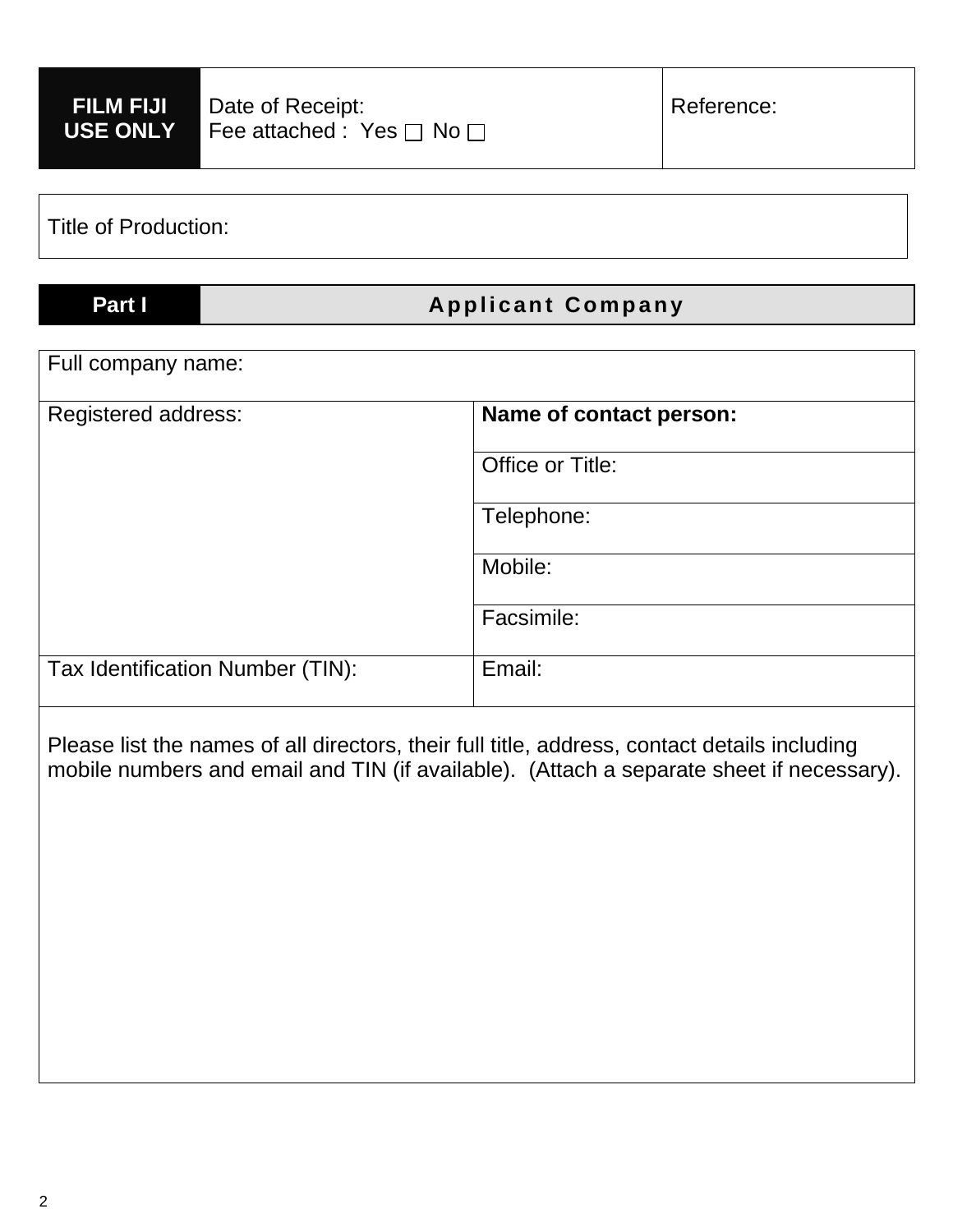| Has the applicant company taken over responsibility for making the film from another production company?                                                                                                                                            |                                                                                                                 |  |
|-----------------------------------------------------------------------------------------------------------------------------------------------------------------------------------------------------------------------------------------------------|-----------------------------------------------------------------------------------------------------------------|--|
| $NO$ $\Box$<br>YES $\Box$                                                                                                                                                                                                                           |                                                                                                                 |  |
| If yes:                                                                                                                                                                                                                                             |                                                                                                                 |  |
| Have you attached the relevant legal agreement confirming the transfer of responsibility?<br>(a)                                                                                                                                                    |                                                                                                                 |  |
| <b>YES</b><br>$NO$ $\Box$<br>$\mathbf{L}$                                                                                                                                                                                                           |                                                                                                                 |  |
| (b)<br>necessary.                                                                                                                                                                                                                                   | List below the previous company or companies responsible for making the film. Please attach a separate sheet if |  |
| Registered company name:                                                                                                                                                                                                                            | Registered company name:                                                                                        |  |
|                                                                                                                                                                                                                                                     |                                                                                                                 |  |
| Registered address:                                                                                                                                                                                                                                 | Registered address:                                                                                             |  |
|                                                                                                                                                                                                                                                     |                                                                                                                 |  |
|                                                                                                                                                                                                                                                     |                                                                                                                 |  |
|                                                                                                                                                                                                                                                     |                                                                                                                 |  |
| TIN (if available):                                                                                                                                                                                                                                 | TIN (if available):                                                                                             |  |
| Is the applicant company the holder of a broadcast licence in television or radio in Fiji or is the applicant company<br>associated with any company or individual with substantial holdings in a broadcast licence in television or radio in Fiji? |                                                                                                                 |  |
| $NO$ $\Box$<br>YES $\Box$                                                                                                                                                                                                                           |                                                                                                                 |  |
| Is the applicant company a theatrical exhibitor in the Fiji or is it associated with any company or individual with substantial<br>holdings in a theatre or group of theatres in the Fiji?                                                          |                                                                                                                 |  |
| <b>YES</b><br>NO.                                                                                                                                                                                                                                   |                                                                                                                 |  |
| Please note that if the answer to either of these questions is 'yes' the film is ineligible for the Film Tax Rebate under                                                                                                                           |                                                                                                                 |  |
| Section 68(1) of the Income Tax (Film-making and Audio-visual Incentives) Regulations 2016 ("Regulations 2016").                                                                                                                                    |                                                                                                                 |  |
| Part II                                                                                                                                                                                                                                             | <b>Film Details</b>                                                                                             |  |
|                                                                                                                                                                                                                                                     |                                                                                                                 |  |
| Title:                                                                                                                                                                                                                                              |                                                                                                                 |  |
|                                                                                                                                                                                                                                                     |                                                                                                                 |  |
| Synopsis:                                                                                                                                                                                                                                           |                                                                                                                 |  |
|                                                                                                                                                                                                                                                     |                                                                                                                 |  |
|                                                                                                                                                                                                                                                     |                                                                                                                 |  |
|                                                                                                                                                                                                                                                     |                                                                                                                 |  |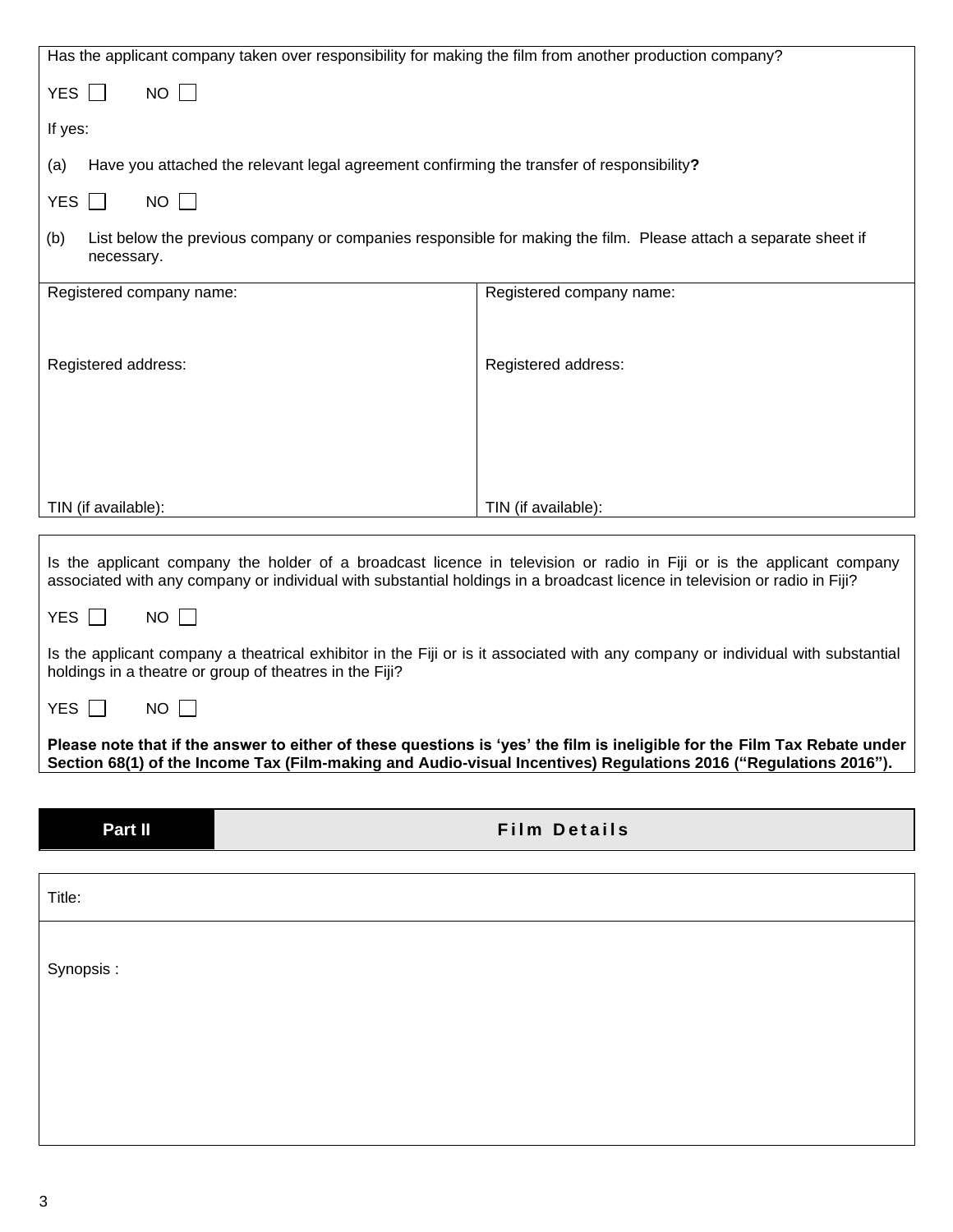| Format: $(\check{v})$ one only)                                                                                                                                                                                                                                                                  |  |  |  |
|--------------------------------------------------------------------------------------------------------------------------------------------------------------------------------------------------------------------------------------------------------------------------------------------------|--|--|--|
| Feature film<br>Telemovie<br>Direct-to-video<br><b>Short Film</b><br>Mini-series                                                                                                                                                                                                                 |  |  |  |
| Documentary<br>Television episode                                                                                                                                                                                                                                                                |  |  |  |
| Estimated running length (in minutes):                                                                                                                                                                                                                                                           |  |  |  |
| Date of commencement of principal photography (or for an animated film, the date the production of the animated image<br>commenced):                                                                                                                                                             |  |  |  |
| Date of completion or estimated date of completion:                                                                                                                                                                                                                                              |  |  |  |
| NO  <br>Distribution agreement confirmed : YES     (see Part II Attachments below)                                                                                                                                                                                                               |  |  |  |
|                                                                                                                                                                                                                                                                                                  |  |  |  |
| Other Fiji Government tax incentives:                                                                                                                                                                                                                                                            |  |  |  |
| Has a provisional or final certificate been issued to the applicant at any time under Part 3 of the Régulations 2016?<br>YES $\Box$<br><b>NO</b>                                                                                                                                                 |  |  |  |
| Has an audio visual operating license or a studio city zone been issued to the applicant at any time under Part 4 of the<br>Régulations 2016?<br>YES  <br>$\sim 10$<br><b>NO</b>                                                                                                                 |  |  |  |
| Please note that if the answer to either of these questions is 'yes' the film is ineligible for the Film Tax Rebate under<br>Section 4 and 68(2) of the Regulations 2016.                                                                                                                        |  |  |  |
|                                                                                                                                                                                                                                                                                                  |  |  |  |
| <b>Section 70(1)(h)</b>                                                                                                                                                                                                                                                                          |  |  |  |
| Is the film culturally derogative in its portrayal of Fiji or the people of Fiji?<br><b>YES</b><br>NO I                                                                                                                                                                                          |  |  |  |
| <b>Section 70(1)(k)</b><br>Did the applicant engage services of Fiji citizens in movie productions and utilise technicians, students and technical aid<br>facilities at the film making School at Fiji National University or any other specified local institutions?<br><b>YES</b><br><b>NO</b> |  |  |  |

## **PART III Total Fiji Expenditure (TFE)**

| Total Number of days shooting             | In Fiji | Outside Fiji        |
|-------------------------------------------|---------|---------------------|
|                                           |         | …………………………………… days |
| <b>Total Cost of Production</b>           | In Fiji | Outside Fiji        |
|                                           |         |                     |
| <b>Total Cost of Post-Production Work</b> | In Fiji | Outside Fiji        |
|                                           |         |                     |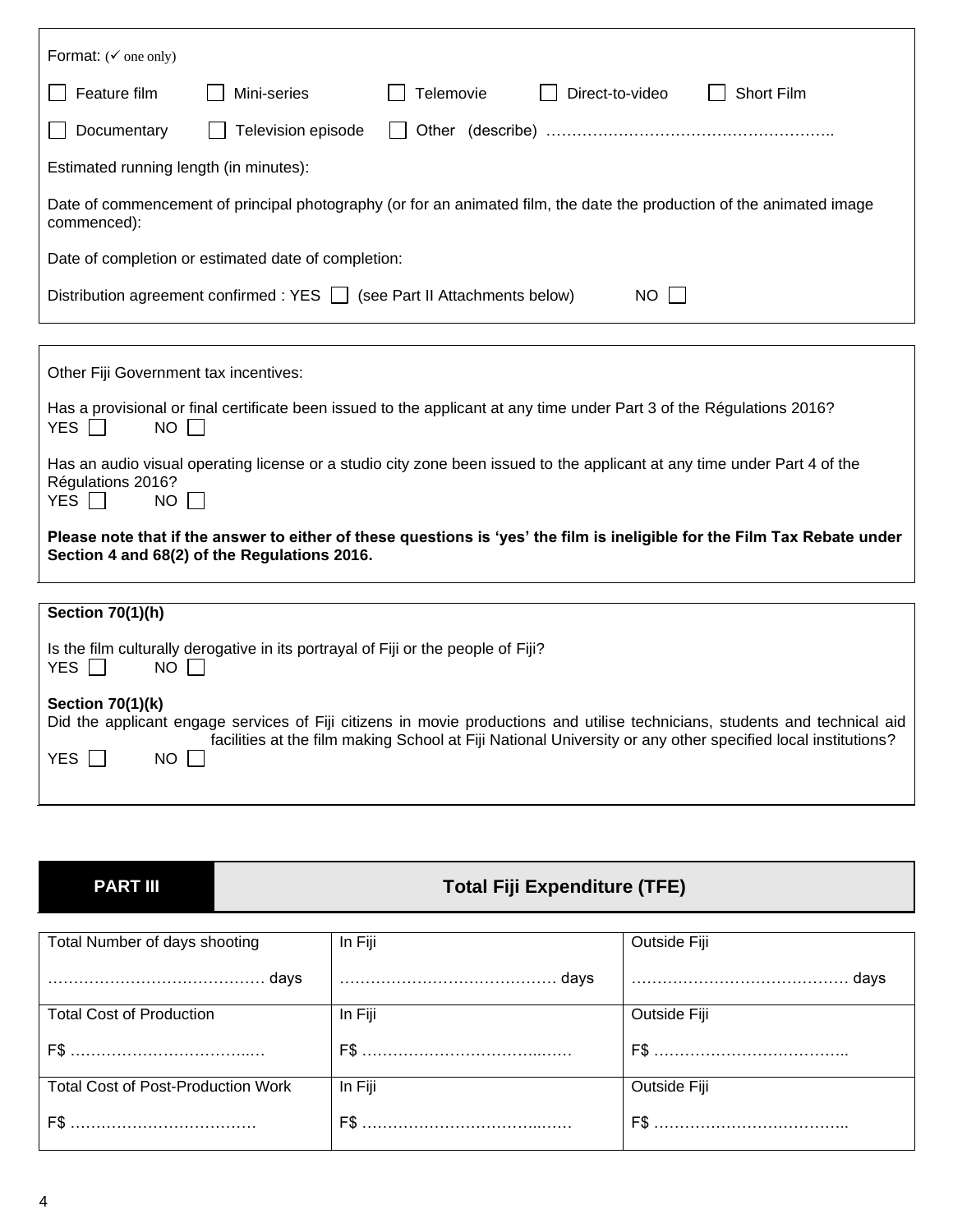| <b>Category of claimed Total Fiji Expenditure (TFE)</b><br>( $\checkmark$ one only): |     |  |
|--------------------------------------------------------------------------------------|-----|--|
| within F\$250,000 and F\$60 million                                                  |     |  |
| Please specify what percentage of the total budget will represent TFE:  %            |     |  |
| <b>OR</b>                                                                            |     |  |
| F\$60 million or more                                                                |     |  |
| Please specify the Fiji dollar amount of TFE :                                       | F\$ |  |

#### **Attach a copy of the film's complete budget (or proposed budget in the case of a provisional certificate) in Fijian dollars showing:**

- (a) a description of each budget item for example, producer's fees, director's fees, cast fees, crew fees, lighting department, camera department, special effects, land, property use);
- (b) the amount of expenditure on each budget item;
- (c) details of each service provider by budget item and their Tax Identification Number (TIN) (ie the names of the service provider, the dates the service has been provided or will be provided and the name of the country in which the service was provided);
- (d) the location and period over which each service or good was provided; and
- (e) the location and period of use of any land used in making the film.
- (f) distinguish the expenditure incurred on film production activity carried out in Fiji from the expenditure incurred on film production activity outside of Fiji (ie TFE should be distinguished from non TFE);

Under Section 78 expenditure incurred in foreign currencies must be converted into Fiji dollars using the average of exchange rates from the commencement of principal photography (or when the production of the animated image commences) to when the film is completed. In the case of a provisional certificate application the last available exchange rate prior to submission of the application will be acceptable as an estimate. If currency has been converted into Fiji dollars, please indicate the average currency exchange rate:

Exchange rate is the average of the rates over the period from (date): \_\_\_\_\_\_\_\_\_\_\_\_\_ to (date): \_\_\_\_\_\_\_\_\_\_\_\_\_\_

Exchange Rate Source:

**Arm's length expenditure** (Section 79)

Please provide below or in an attachment, the name of all companies (as identified in the budget) providing goods/services in making the film that are associated with the applicant or any of its associate companies.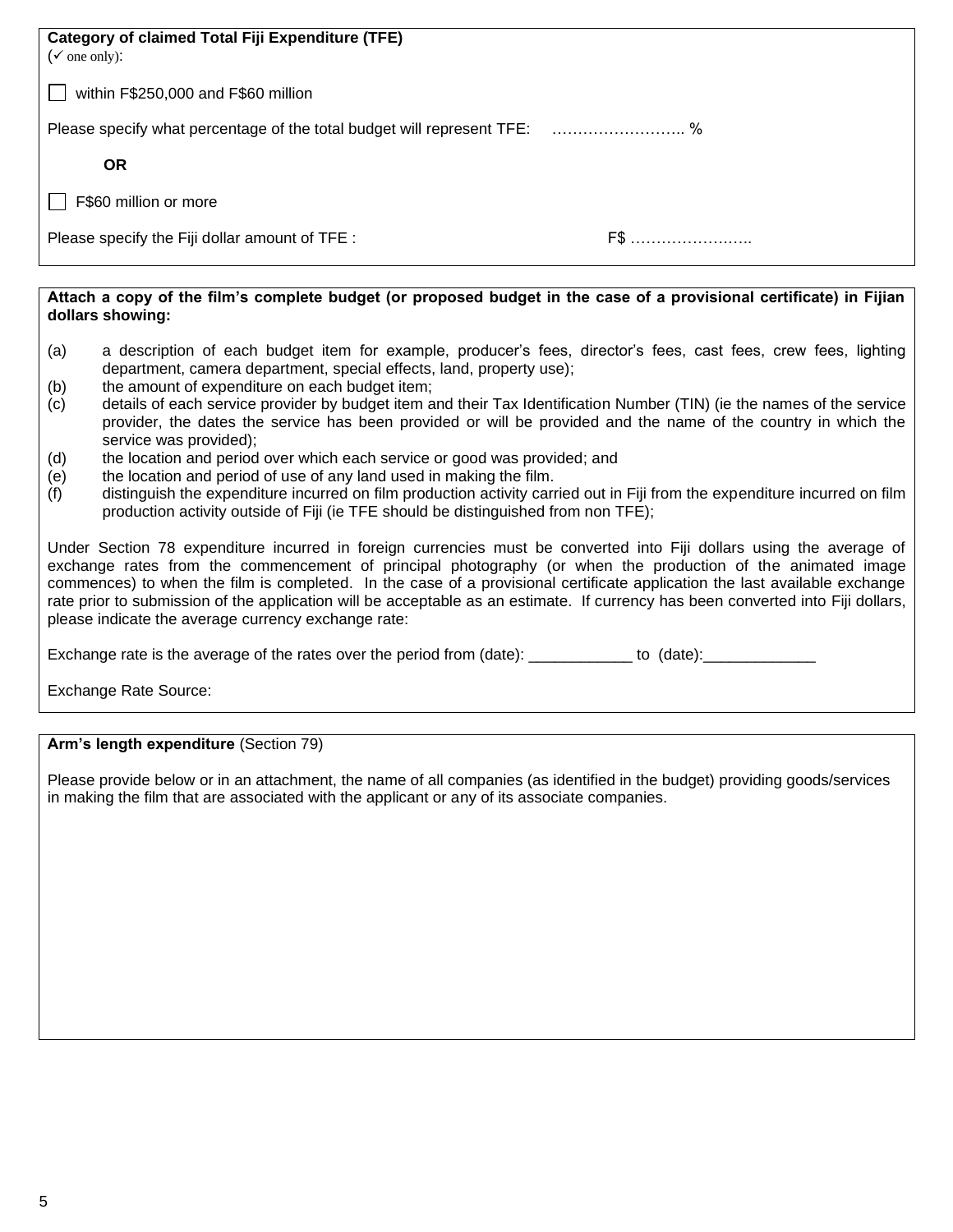| Local (Fiji) Banker(s) of the company:                                                                                                                                                                                                                                                                                                                                                                             |
|--------------------------------------------------------------------------------------------------------------------------------------------------------------------------------------------------------------------------------------------------------------------------------------------------------------------------------------------------------------------------------------------------------------------|
|                                                                                                                                                                                                                                                                                                                                                                                                                    |
| <b>Bank Account Number(s):</b>                                                                                                                                                                                                                                                                                                                                                                                     |
|                                                                                                                                                                                                                                                                                                                                                                                                                    |
|                                                                                                                                                                                                                                                                                                                                                                                                                    |
|                                                                                                                                                                                                                                                                                                                                                                                                                    |
|                                                                                                                                                                                                                                                                                                                                                                                                                    |
| <b>Audit</b>                                                                                                                                                                                                                                                                                                                                                                                                       |
| Before the final budget expenditure statement can be reviewed by Film Fiji it must be<br>audited by an independent Fiji auditor who is acceptable to Fiji Revenue & Customs<br>Service (FRCS) and who must sign a pro-forma statement verifying claimed TFE. Where<br>TFE is within F\$250,000 and F\$60 million, the auditor must also verify the claimed TFE<br>as a percentage of total production expenditure. |
| Have you engaged an auditor acceptable to FRCS?<br>$\Box$ Yes<br>No.<br>$\Box$                                                                                                                                                                                                                                                                                                                                     |
| If Yes, please provide the proposed auditor's contact details :                                                                                                                                                                                                                                                                                                                                                    |
| Company or firm name:<br>Contact name:<br>Audio Visua Agent License No:<br>Postal address:<br>Telephone:<br>Mobile:<br>Email:                                                                                                                                                                                                                                                                                      |
| Has the auditor signed the attached proforma verifying claimed TFE.<br>Yes<br><b>No</b>                                                                                                                                                                                                                                                                                                                            |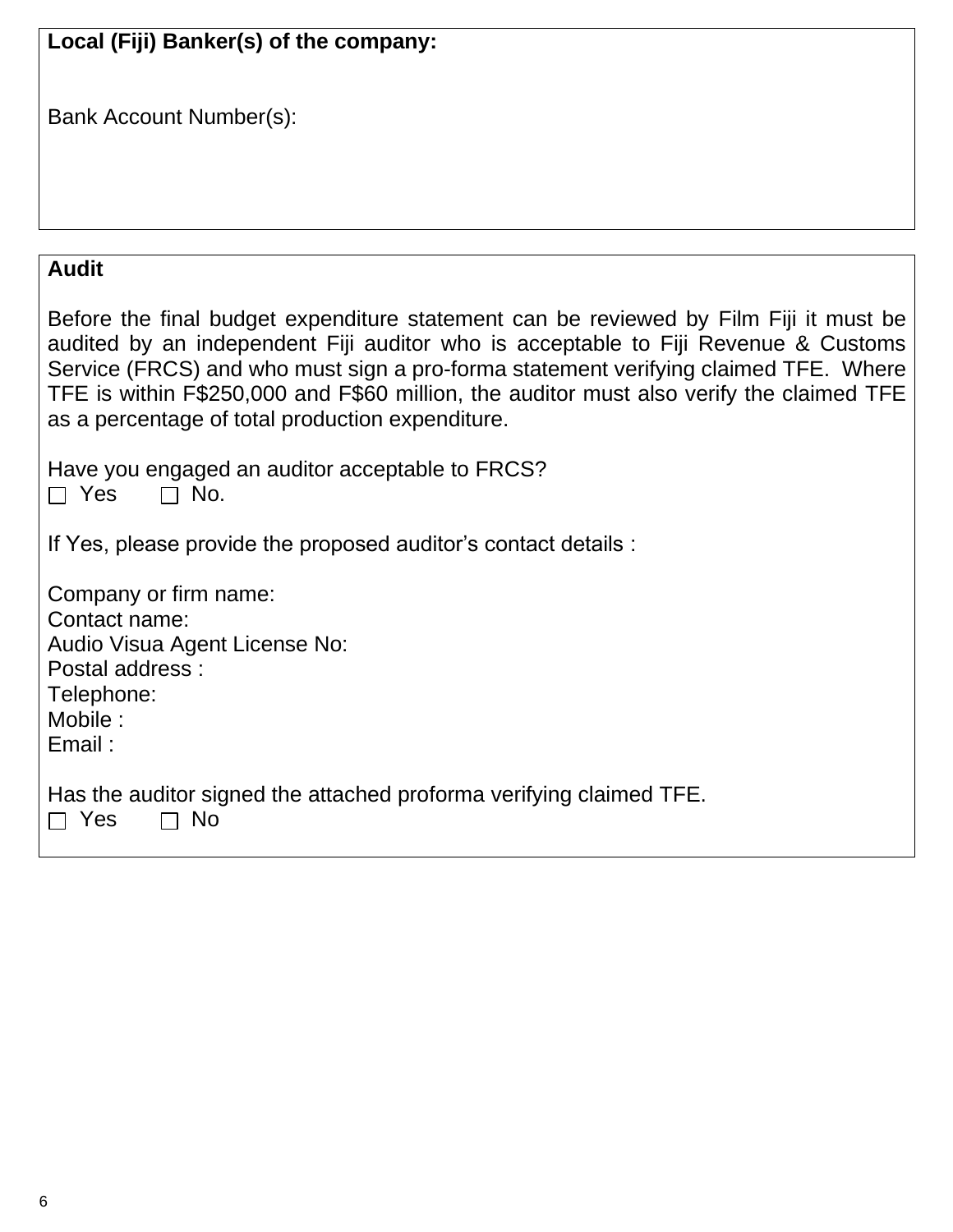The company responsible for making the film must engaged Audio Visual Agent(s) in Fiji for areas of production.

Please provide details of the Audio Visual Agent(s) that the applicant worked with.

### **Audio Visual Agent Details**

| Company Name:                    |                         |
|----------------------------------|-------------------------|
| Address:                         | Name of contact person: |
|                                  | Office or Title:        |
|                                  | Telephone:              |
|                                  | Mobile:                 |
|                                  | Facsimile:              |
| Tax Identification Number (TIN): | Email:                  |

| Company Name:                    |                         |
|----------------------------------|-------------------------|
| Address:                         | Name of contact person: |
|                                  | Office or Title:        |
|                                  | Telephone:              |
|                                  | Mobile:                 |
|                                  | Facsimile:              |
| Tax Identification Number (TIN): | Email:                  |

| Company Name:                    |                         |
|----------------------------------|-------------------------|
| Address:                         | Name of contact person: |
|                                  | Office or Title:        |
|                                  | Telephone:              |
|                                  | Mobile:                 |
|                                  | Facsimile:              |
| Tax Identification Number (TIN): | Email:                  |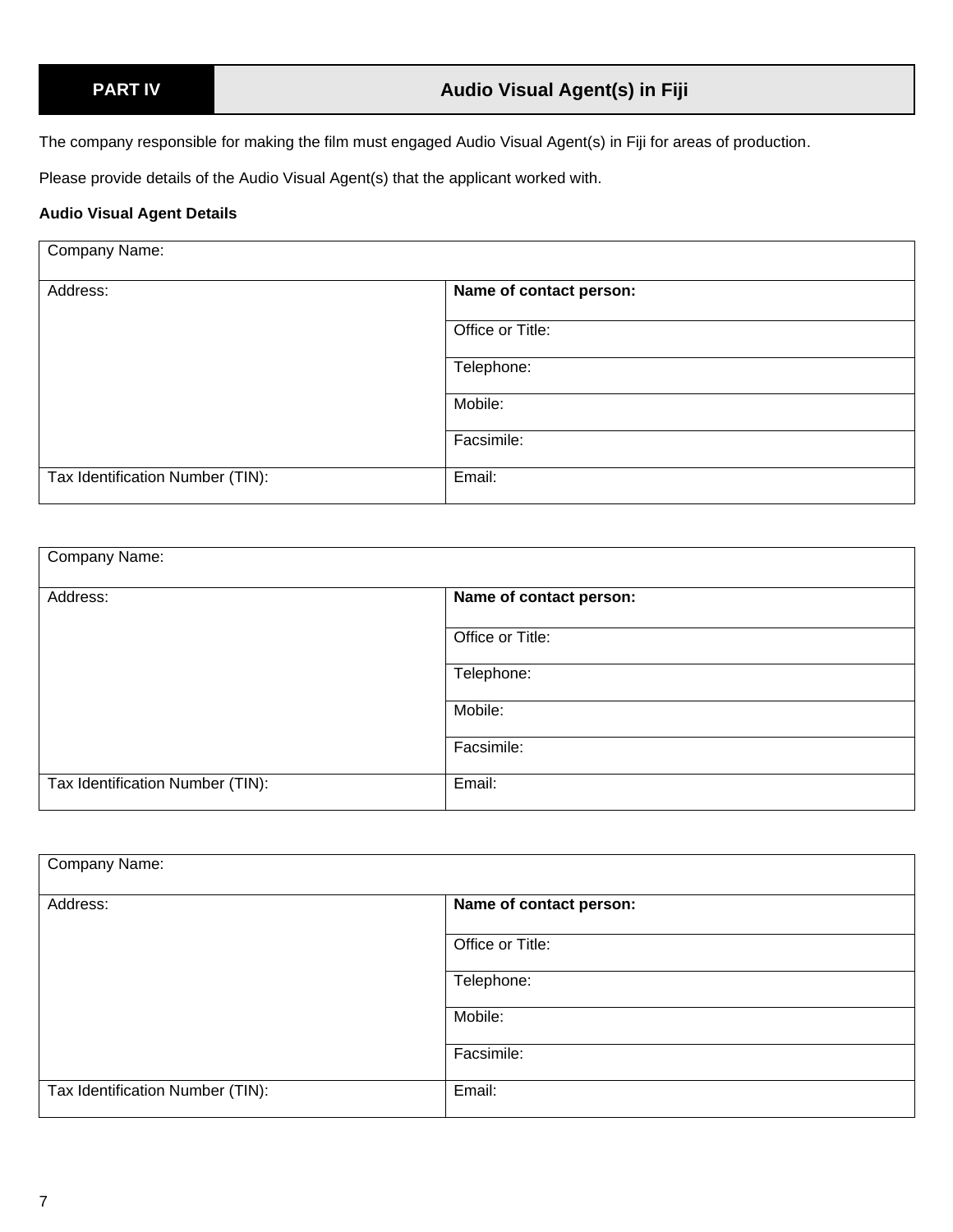## **Confidentiality**

Please note all information provided by the applicant will be held by Film Fiji on a strictly commercial-in-confidence basis. The information will also be provided to the Fiji Revenue and Customs Service. It will also provide these information to particular members of the Ministry of Commerce, Trade, Tourism and Transport who are members of the Audio Visual Committee. These parties will treat all such information as in-confidence.

## **Statutory Declaration**

Section 3 of the Fiji *Statutory Declarations Act 1970 (Cap. 43)* requires a statutory declaration to be made before a prescribed person. Examples of a prescribed person include the following: Legal Practitioner, Justice of the Peace, Judicial Officer or District Officer.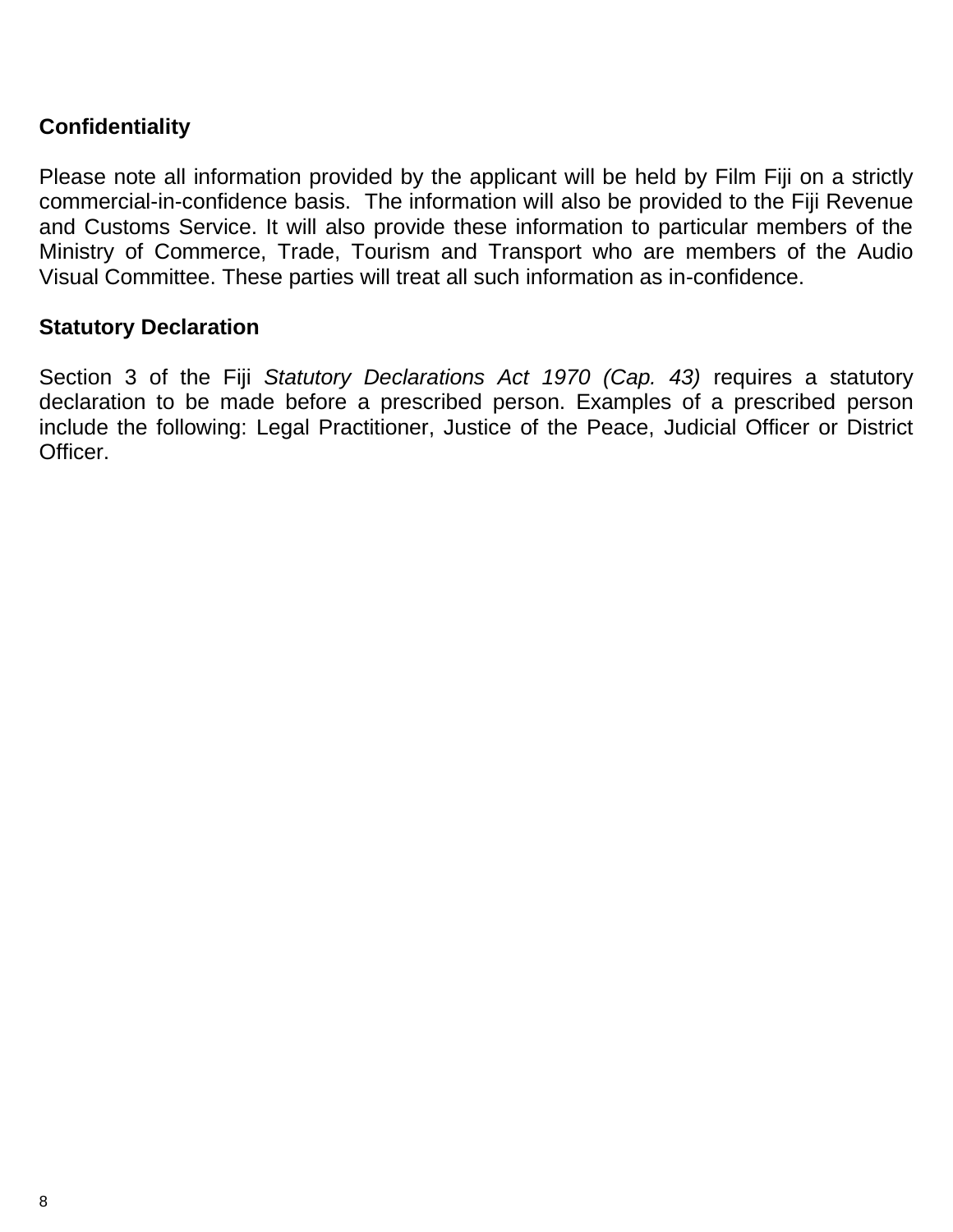## **CHECKLIST FOR PART I**

| <b>Attached</b> | Not<br><b>Attached</b> | Not<br>Applicable   | <b>Document Description</b>                                                                                                                                                                                                                               |
|-----------------|------------------------|---------------------|-----------------------------------------------------------------------------------------------------------------------------------------------------------------------------------------------------------------------------------------------------------|
|                 |                        |                     | Documents verifying the applicant company's Fijis' residence or office, including Tax<br>Identification Number (TIN), registered address, and names and addresses of all company<br>directors.                                                            |
|                 |                        |                     | Documents or contract with a parent/associate company<br>establishing<br>applicant<br>the<br>company.                                                                                                                                                     |
|                 |                        |                     | Documents or agreements verifying the level of responsibility of the applicant company for<br>the production of the film - for example a Production Services Agreement.                                                                                   |
|                 |                        | No such<br>transfer | Document or contract verifying the transfer of film production responsibility from a previous<br>production company or companies. Audited expenditure statements must indicate which<br>amounts relate to expenditure of a previous company or companies. |

## **CHECKLIST FOR PART II**

| <b>Attached</b> | <b>Not</b><br><b>Attached</b> | <b>Not</b><br>Applicable | <b>Document Description</b>                                                                                                                                                            |
|-----------------|-------------------------------|--------------------------|----------------------------------------------------------------------------------------------------------------------------------------------------------------------------------------|
|                 |                               |                          | Evidence (Deal Memo or letter on official letterhead) of the distribution and exhibition of the<br>film should be provided as an Attachment. Section 68(1)(f) of the Regulations 2016. |
|                 |                               |                          | On completion of the film the applicant should provide a DVD or VHS copy of the film to<br>Film Fiji.                                                                                  |
|                 |                               |                          | Documentary evidence (list of Fiji citizens and FNU students engaged and their relevant<br>agreements; also a list of technical aid facilities of FNU that was used).                  |

### **CHECKLIST FOR PART III**

| <b>Attached</b> | <b>Not</b><br><b>Attached</b> | <b>Not</b><br>Applicable   | <b>Document Description</b>                                                                                                                                                                                                                                                                                            |
|-----------------|-------------------------------|----------------------------|------------------------------------------------------------------------------------------------------------------------------------------------------------------------------------------------------------------------------------------------------------------------------------------------------------------------|
|                 |                               |                            | Full details of the total budget for the film.                                                                                                                                                                                                                                                                         |
|                 |                               |                            | Details of Bank Account(s) in Fiji through which monies are received and/or disbursements<br>made should be included as an Attachment. These details will be kept only for the<br>purposes of the certification process and will be held securely within Film Fiji and the Fiji<br>Revenue and Customs Service (FRCS). |
|                 |                               |                            | Independently audited expenditure statements.                                                                                                                                                                                                                                                                          |
|                 |                               | Provisional<br>Certificate | Auditor's report furnished on the pro-forma provided at Attachment A of this Application<br>Form.                                                                                                                                                                                                                      |
|                 |                               |                            | Where purchase or licensing of Fijian copyright is being claimed as Total Fiji Expenditure:<br>Agreement verifying the transfer of ownership in copyright which identifies the copyright<br>owner at the time of the application.                                                                                      |
|                 |                               |                            | Agreements verifying the transfer of ownership in relation to Fijian copyrighted promotional<br>material, or establishing that the copyright in such material is held by a Fijian. (Expenditure<br>must have been incurred prior to completion of the film).                                                           |
|                 |                               |                            | If applicable, and where the cast member's remuneration Total Fiji Expenditure, separate<br>schedules that identify the residuals paid out to individual cast members before completion<br>of the film.                                                                                                                |
|                 |                               |                            | If applicable, and where the cast member's remuneration is Total Fiji Expenditure,<br>separate schedules that identify non-recoverable advances paid to individual cast<br>members.                                                                                                                                    |
|                 |                               |                            |                                                                                                                                                                                                                                                                                                                        |
|                 |                               |                            | Application Fee \$200 +VAT                                                                                                                                                                                                                                                                                             |

|  | $\sim$ $\sim$ $\sim$<br>$\lambda$<br>,,,,<br>חור<br>- 11<br>ation<br>$\sim$<br>.uu<br>55<br>$\sqrt{ }$<br>. |
|--|-------------------------------------------------------------------------------------------------------------|
|  |                                                                                                             |